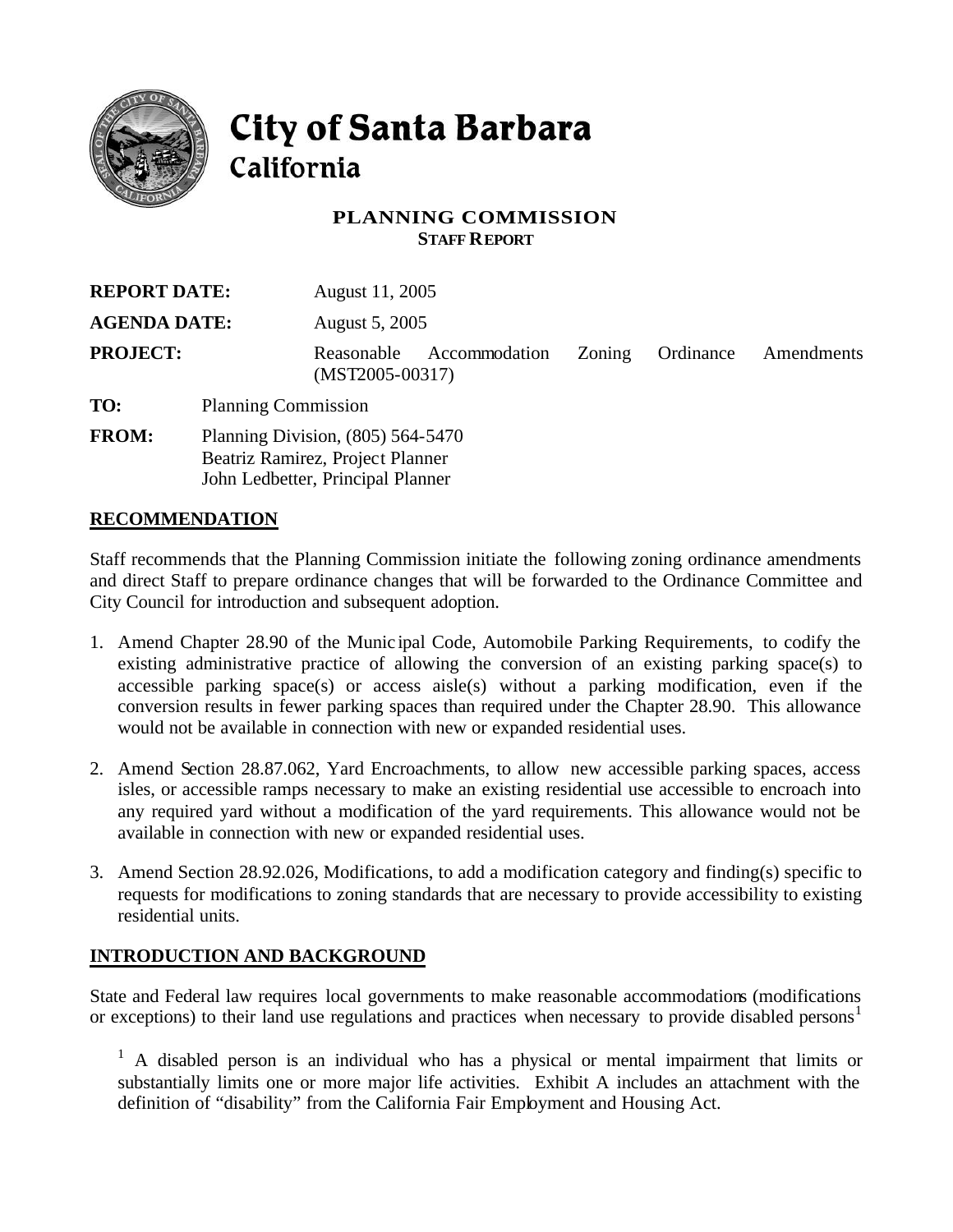Planning Commission Staff Report Reasonable Accommodation (MST2005-00317) August 11, 2005 Page 2

an equal opportunity to housing. (See Exhibit A, Memo with attachments from HCD addressing Housing Element Legislation)

State law governing the preparation of General Plan Housing Elements requires:

- 1. As part of a governmental constraints analysis, a housing element must analyze potential and actual constraints upon the development, maintenance and improvement of housing for persons with disabilities, and demonstrate local efforts to remove governmental constraints that hinder the locality from meeting the housing need for persons with disabilities.
- 2. As part of the required constraints program, the element must include programs that remove constraints or provide reasonable accommodations for housing designed for persons with disabilities.

In response to this law, the City of Santa Barbara Housing Element (2004) includes strategy 1.1.5:

## *"The City shall amend the Municipal Code to provide persons with disabilities seeking equal access to housing to request reasonable accommodation in the application of City zoning laws."*

### **DISCUSSION**

Cities throughout California have responded to the State and Federal mandate for reasonable accommodation in numerous fashions including: preparation of a reasonable accommodation ordinance; enumerating established procedures that ensure reasonable accommodations for persons with disabilities; or creating a group home ordinance.

The City currently addresses most accommodation requests from the disabled administratively. In order to implement Housing Element strategy 1.1.5, Staff recommends the following amendments to the Municipal Code:

#### **Conversion of Parking Spaces**

Currently, the Planning Division's administrative practice is to allow existing required parking spaces to be converted from a standard space(s) to an accessible space or access aisle without a modification, even if the conversion results in fewer spaces than required by the Zoning Ordinance, if the accessible parking requirements are not triggered by an expansion of existing or new development.

**Recommended Amendment:** Amend Chapter 28.90 of the Municipal Code, Automobile Parking Requirements, to codify the existing administrative practice of allowing the conversion of an existing parking space(s) to accessible parking space(s) or access aisle(s) without a parking modification, even if the conversion results in fewer parking spaces than required under the Chapter 28.90. This allowance would not be available in connection with new or expanded uses.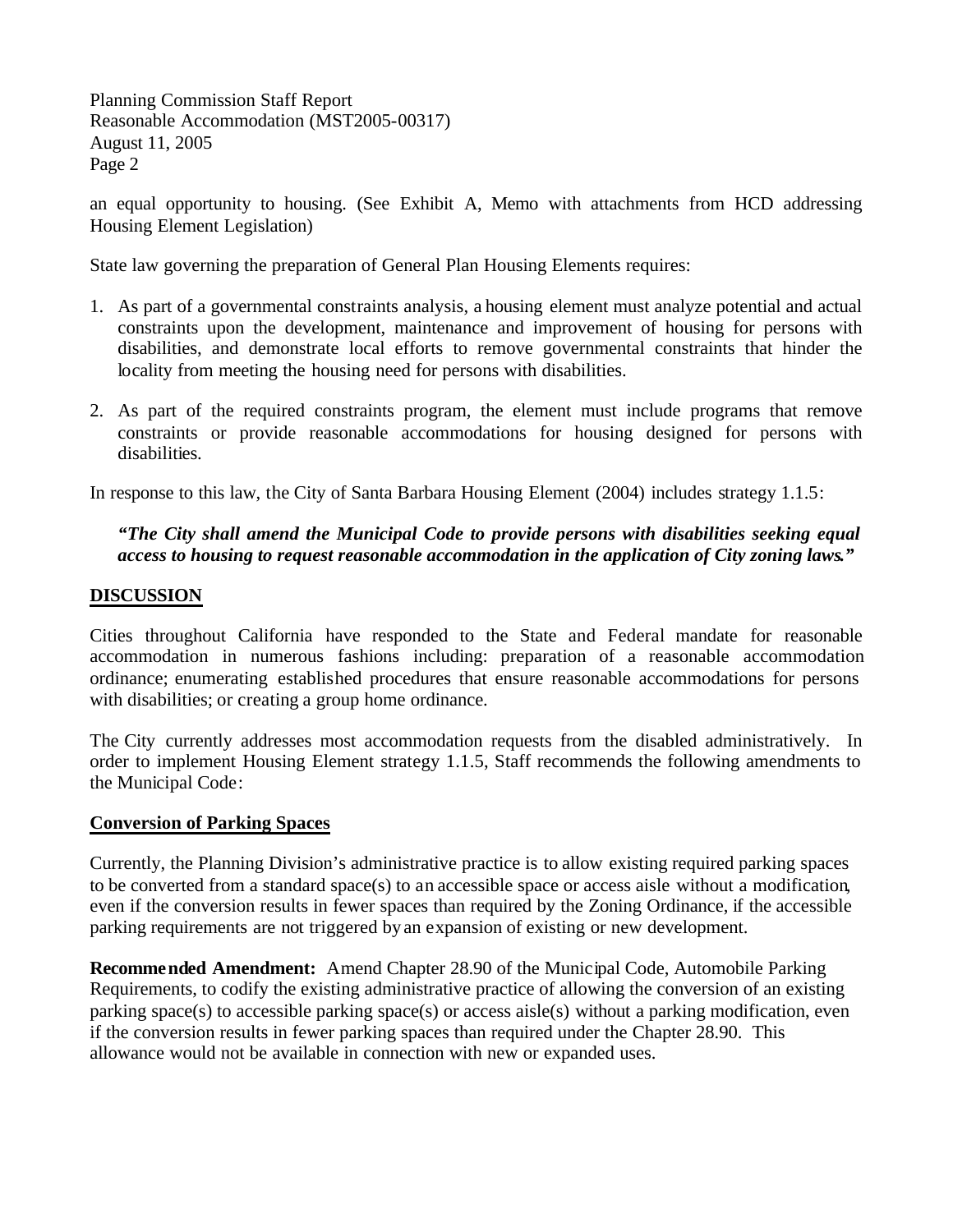Planning Commission Staff Report Reasonable Accommodation (MST2005-00317) August 11, 2005 Page 3

## **Yard Encroachments**

The City's Zoning Ordinance specifies required yards (setbacks) to provide separation between improvements on one parcel and adjacent parcels or public rights of way. Presently, if a structure or improvement is proposed within one of the required yards, an applicant must seek approval of a modification of the zoning standard. Staff proposes an amendment to the Zoning Ordinance yard standards to allow certain accommodating structures and improvements, such as accessible parking spaces, access aisles or accessibility ramps, to be placed within required yards without the need of a modification. This proposed change would not eliminate the need for a building permit, building code compliance, or design review if required.

**Recommended Amendment:** Amend Section 28.87.062, Yard Encroachments, to allow new accessible parking spaces, access isles, or accessible ramps necessary to make an existing residential use accessible to encroach into any required yard without a modification of the yard requirements. This allowance would not be available in connection with new or expanded residential uses.

## **Modifications**

Currently, the modification process is available to applicants requesting relief from zoning standards. Staff recognizes that it may not be possible to anticipate every potential accessibility improvement in order to revise the zoning standards to allow for accessibility improvements as a matter of right. Therefore, Staff recommends amending Section 28.92.026 of the Municipal Code to allow for modifications to any zoning standard when necessary to make an existing residential unit accessible

Although Staff anticipates that these modifications will be requested in order to benefit a particular individual, Staff does not recommend limiting the approval of the modification to the use of the residence by a particular individual. Staff believes the community benefit of an accessible residence that could serve other disabled persons in the future justifies the approval of a modification without regard to the use of any particular individual.

Once the Staff Hearing Officer (SHO) position is implemented, any modifications for reasonable accommodation would be granted by the SHO. Approval or denial of the modifications would be appealable to the Planning Commission.

It is Staff's intention not to charge a fee for modifications necessary to provide accessibility to existing residential uses. All other fees applicable to the project including fees associated with zoning approvals, design review and building permits would continue to be charged.

**Recommended Amendment:** Amend Section 28.92.026, Modifications, to add a modification category and finding(s) specific to requests for modifications to zoning standards that are necessary to provide accessibility to existing residential units.

## **SUMMARY AND NEXT STEPS**

Staff recommends Planning Commission initiate the recommended amendments that would carry out